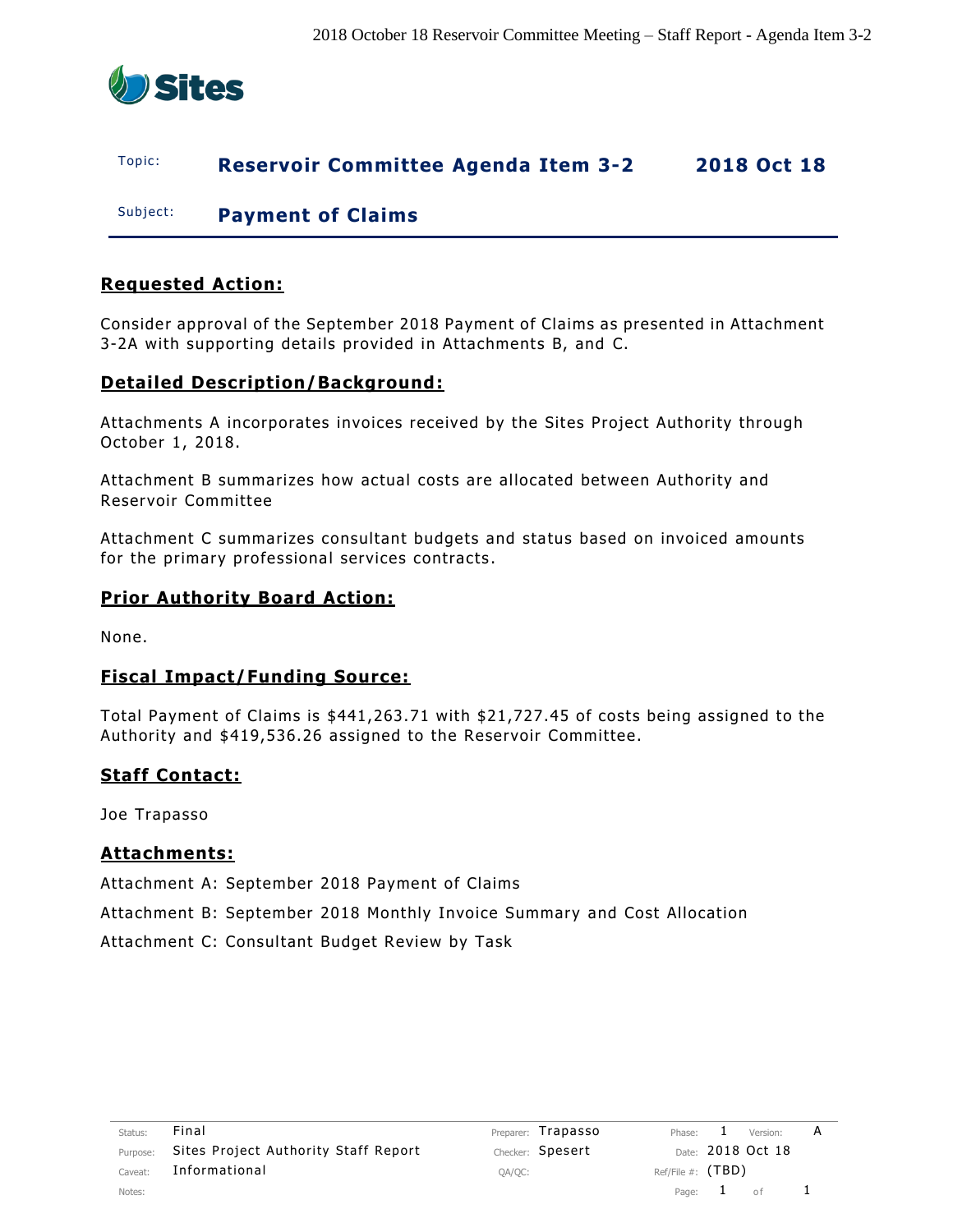### **WARRANTS DRAWN AGAINST Sites Project Authority** October 15, 2018

| warrant<br>Number | <b>Check Date</b> | Vendor                                      | <b>Invoice Description</b>             | <b>Amount Paid</b> |
|-------------------|-------------------|---------------------------------------------|----------------------------------------|--------------------|
| 1604              | 10/10/2018        | <b>ACWA</b>                                 | Liability Insurance                    | 2,183.00           |
| 1605              | 10/10/2018        | <b>Adept Solutions</b>                      | IT & Related Services                  | 943.44             |
| 1606              | 10/10/2018        | AECOM Inc.                                  | <b>Engineering Tech</b>                | 14,541.32          |
| 1607              | 10/10/2018        | Capital Project Strategies, LLC             | Consulting                             | 450.00             |
| 1608              | 10/10/2018        | Gerald E. Johns                             | <b>Project Operations</b>              | 1,875.00           |
| 1609              | 10/10/2018        | Golden State                                | Insurance                              | 10.00              |
| 1610              | 10/10/2018        | ICF Jones and Stokes, Inc.                  | EPP Manager & Biological Services      | 150,230.86         |
| 1611              | 10/10/2018        | J.C. Watson, Inc.                           | <b>GM Services</b>                     | 34,614.07          |
| 1612              | 10/10/2018        | JB Comm, Inc.                               | Outreach/Engage                        | 15,582.69          |
| 1613              | 10/10/2018        | Johnson Printing & Design, Inc.             | <b>Office Supplies</b>                 | 114.97             |
| 1614              | 10/10/2018        | K Coe-Isom                                  | Accounting                             | 2,465.17           |
| 1615              | 10/10/2018        | Larsen Wurzel & Associates                  | <b>Cost Development Model</b>          | 3,621.99           |
| 1616              | 10/10/2018        | Maximum Pest Control                        | Pest Control                           | 130.00             |
| 1617              | 10/10/2018        | M.R. Cleaning Services                      | <b>Office Cleaning</b>                 | 100.00             |
| 1618              |                   | 10/10/2018 Montague DeRose & Associates LLC | <b>Municipal Advisor</b>               | 84,810.53          |
| 1619              | 10/10/2018        | Mt. Shasta Water                            | Office Expense                         | 49.25              |
| 1620              | 10/10/2018        | Perkins Coie, LLP                           | Legal Counsel                          | 7,265.70           |
| 1621              | 10/10/2018        | <b>RDJT Associates Inc.</b>                 | Environmental Planning/Permits Manager | 35,796.63          |
| 1622              | 10/10/2018        | Recology Butte Colusa Counties              | <b>Office Utilities</b>                | 34.63              |
| 1623              | 10/10/2018        | Rush Personnel Services, Inc.               | Yolanda Tirado Services                | 3,946.95           |
| 1624              | 10/10/2018        | <b>Spesert Consulting</b>                   | <b>Bus/Comm Manager</b>                | 17,114.25          |
| 1625              | 10/10/2018        | Stradling Yocca Carlson & Rauth             | <b>Bond Counsel</b>                    | 29,215.22          |
| 1626              | 10/10/2018        | <b>Trapasso Consulting Services</b>         | Pgm Ops Manager                        | 28,523.58          |
| 1627              | 10/10/2018        | U.S. Bank                                   | Misc Expenses                          | 320.51             |
| 1628              | 10/10/2018        | Young Wooldridge LLP                        | Legal Counsel                          | 7,323.95           |
|                   |                   |                                             | <b>Total Amount</b>                    | 441,263.71         |

THE FOREGOING CLAIM, NUMBERED 1604-1628, ARE APPLIED TO THE GENERAL FUND OF SITES PROJECT AUTHORITY AND ARE WARRANTS AUTHORIZED THERETO.

| County of Colusa                                  | <b>Westside Water District</b>               |
|---------------------------------------------------|----------------------------------------------|
| <b>Colusa County Water District</b>               | Placer County Water Agency/City of Roseville |
| County of Glenn                                   | Western Canal Water District                 |
| <b>Glenn-Colusa Irrigation District</b>           | <b>Reclamation District No. 108</b>          |
| Sacramento County Water Agency/City of Sacramento | Proberta Water District                      |
| _ _ _ _ _ _ _ _ _ _ _ _ _                         |                                              |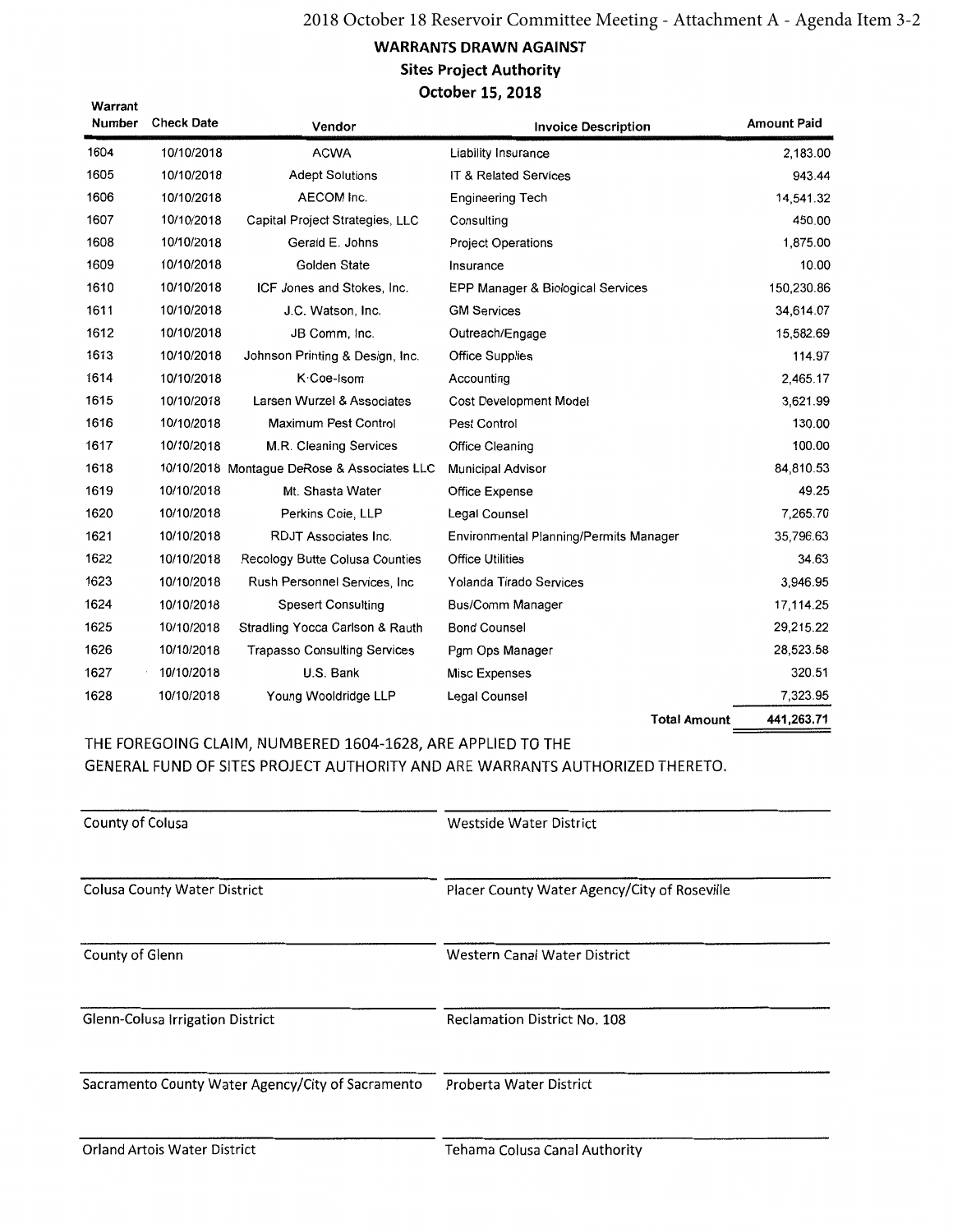

# Topic: **Program Operations – Finance October 7, 2018**

# Subject: **Consultant/Vendor Invoices Received for October 2018 Authority Board and Reservoir Committee Monthly Meetings**

**Purpose:** Summarize the review of invoices for preparation of monthly Accountant and Treasurer's reports.

The following lists the consultant and vendor invoices that were received and reviewed for inclusion into the Payment of Claims for the Authority Board and Reservoir Committee consideration at their October 2018 monthly meetings.

| <b>Rvw</b><br>By | Consultant/Vendor                                                                    | Invoice<br>Number/Date                                           | Invoice<br><b>Period</b>          | Invoice<br><b>Total</b> | Authority  | <b>Reservoir</b> |
|------------------|--------------------------------------------------------------------------------------|------------------------------------------------------------------|-----------------------------------|-------------------------|------------|------------------|
| <b>JCW</b>       | <b>ACWA JPIA</b><br>Auto/Gen Liability<br>Insurance payment                          | S060<br>9/19/18                                                  | Policy Year<br>$10/18 -$<br>10/19 | \$2,183.00              | \$2,183.00 |                  |
|                  | KMS Adept Solutions<br><b>IT Related</b><br>Services/computer<br>equipment           | 134659<br>8/15/18<br>135027<br>9/21/18<br>MSP-134986<br>10/01/18 | 8/18<br>9/19                      | \$943.44                | \$188.69   | \$754.75         |
|                  | RDT AECOM Technical<br>Services, Inc.<br>Engineering/Tech                            | 2000109622<br>9/11/18                                            | 8/18                              | \$14,541.32             |            | \$14,541.32      |
| <b>JCW</b>       | <b>Capital Project</b><br>Strategies, LLC<br>Alternative Project<br>Delivery Advisor | $S113 - 001 - 1$<br>9/30/18                                      | 9/18                              | \$450.00                |            | \$450.00         |
|                  | RDT CH2M Hill<br>Engineers, Inc.<br>Environmental/<br>Project Operations             | No invoice<br>received                                           |                                   |                         |            |                  |
| <b>JWS</b>       | <b>David Houston</b><br>Financial Advisor                                            | No invoice<br>received                                           |                                   |                         |            |                  |
| KMS              | <b>Family Water</b><br>Alliance<br>Cultural Studies                                  | No invoice<br>received                                           |                                   |                         |            |                  |

| Status:  | Final                                                          | Preparer: Trapasso | Phase:               |                | Version: | υ |
|----------|----------------------------------------------------------------|--------------------|----------------------|----------------|----------|---|
| Purpose: | Consultant/vendor invoice table for<br>October 2018 financials | Checker: Watson    |                      | Date: 10/07/18 |          |   |
| Caveat:  |                                                                | QA/QC:             | Ref/File #: $10.755$ |                |          |   |
| Notes:   |                                                                |                    |                      | Page: $1$      | of       |   |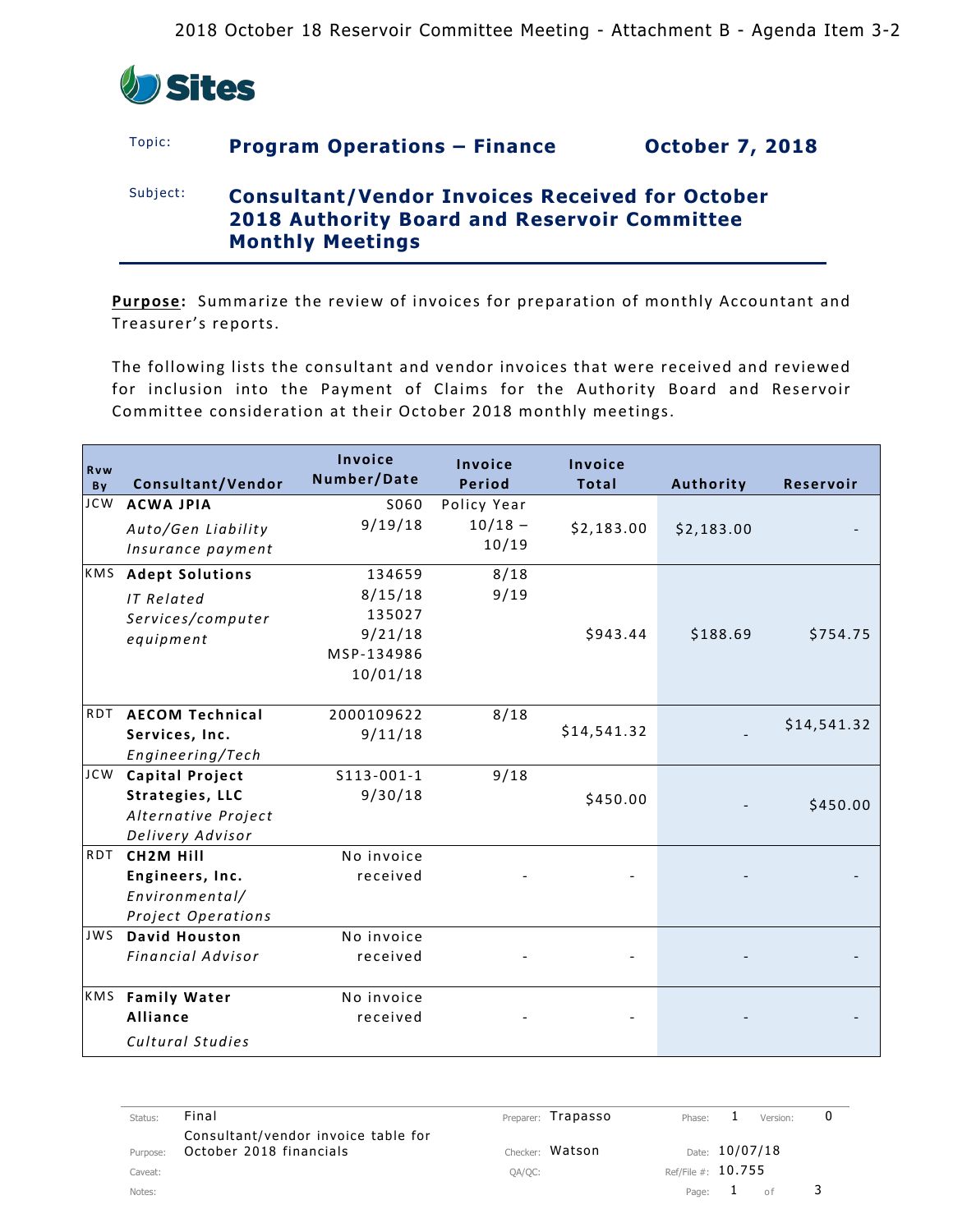| Rvw<br>By  | Consultant/Vendor      | Invoice<br>Number/Date | <b>Invoice</b><br>Period | <b>Invoice</b><br>Total | Authority  | Reservoir    |
|------------|------------------------|------------------------|--------------------------|-------------------------|------------|--------------|
| <b>RDT</b> | Gerald (Jerry) Johns   | Letter                 | 9/18                     |                         |            |              |
| <b>JCW</b> | Project Operations     | 9/30/18                |                          | \$1,875.00              |            | \$1,875.00   |
| KMS        | <b>Golden State</b>    | GS1807100528           | Prorated                 |                         |            |              |
|            | Insurance (final       | 9/20/18                | annual                   | \$10.00                 | \$10.00    |              |
|            | invoice)               |                        |                          |                         |            |              |
| RDT        | <b>ICF Jones and</b>   | 0132997                | 7/18                     | \$128,222.11            |            |              |
|            | Stokes, Inc.           | 9/19/18                |                          |                         |            |              |
|            | Env/Biological         | 0133128                | 8/18                     | \$22,008.75             |            | \$150,230.86 |
|            | Services               | 9/24/18                |                          |                         |            |              |
| <b>JCW</b> | JB Comm, Inc.          | 0918                   | 9/18                     |                         |            |              |
|            | Outreach/Engage        | 10/01/18               |                          | \$15,582.69             | \$8,463.00 | \$7,119.69   |
|            |                        |                        |                          |                         |            |              |
| JRT.       | J.C. Watson, Inc.      | SPA-038                | 9/18                     |                         |            |              |
|            | General Manager        | 10/01/18               |                          | \$34,614.07             | \$6,592.08 | \$28,021.99  |
|            | Services               |                        |                          |                         |            |              |
|            | KMS Johnson Printing & | 62914                  | 9/18                     |                         |            |              |
|            | Design, Inc.           | 9/19/18                |                          | \$114.97                | \$114.97   |              |
|            | Printing Stamp         |                        |                          |                         |            |              |
| JAT        | K.Coe Isom, LLP        | KC029335               | 9/18                     |                         |            |              |
|            | Accounting             | 9/30/18                |                          | \$2,465.17              | \$493.03   | \$1,972.14   |
| <b>JCW</b> | Larsen Wurzel &        | 1609000-0818           | 8/18                     |                         |            |              |
|            | Associates, Inc.       | 9/06/18                |                          |                         |            |              |
|            | Cost Development       |                        |                          | \$3,621.99              |            | \$3,621.99   |
|            | Model                  |                        |                          |                         |            |              |
| KMS        | <b>Maximum Pest</b>    | 47097                  | 8/18                     |                         |            |              |
|            | Control                | 8/30/18                |                          |                         |            |              |
|            | Pest Spraying          | 47293<br>9/27/18       | 9/18                     | \$130.00                | \$130.00   |              |
|            |                        |                        |                          |                         |            |              |
| JCW        | <b>MBK Engineers</b>   | No invoice             |                          |                         |            |              |
|            | Eng/Tech Svcs &        | received               |                          |                         |            |              |
|            | Project Operations     |                        |                          |                         |            |              |
| <b>JCW</b> | Montague DeRose &      | 4511Sites              | 8/18                     |                         |            |              |
|            | Associates, LLC        | 10/04/18               |                          | \$84,810.53             |            | \$84,810.53  |
|            | Municipal Advisor      |                        |                          |                         |            |              |
| KMS        | M.R. Cleaning          | 090                    | 9/18                     |                         |            |              |
|            | Service                | 9/29/18                |                          | \$100.00                | \$100.00   |              |
|            | Office Cleaning        |                        |                          |                         |            |              |
| KMS        | <b>MT Shasta Water</b> | 426166                 | 9/18                     |                         |            |              |
|            | Office Water           | 9/11/18<br>431947      | 10/18                    | \$49.25                 | \$49.25    |              |
|            |                        | 10/02/18               |                          |                         |            |              |
|            |                        |                        |                          |                         |            |              |
| <b>JCW</b> | Perkins Coie, LLP      | 5885506                | 9/18                     |                         |            |              |
|            | Special Legal          | 9/24/18                |                          | \$7,265.70              |            | \$7,265.70   |
|            |                        |                        |                          |                         |            |              |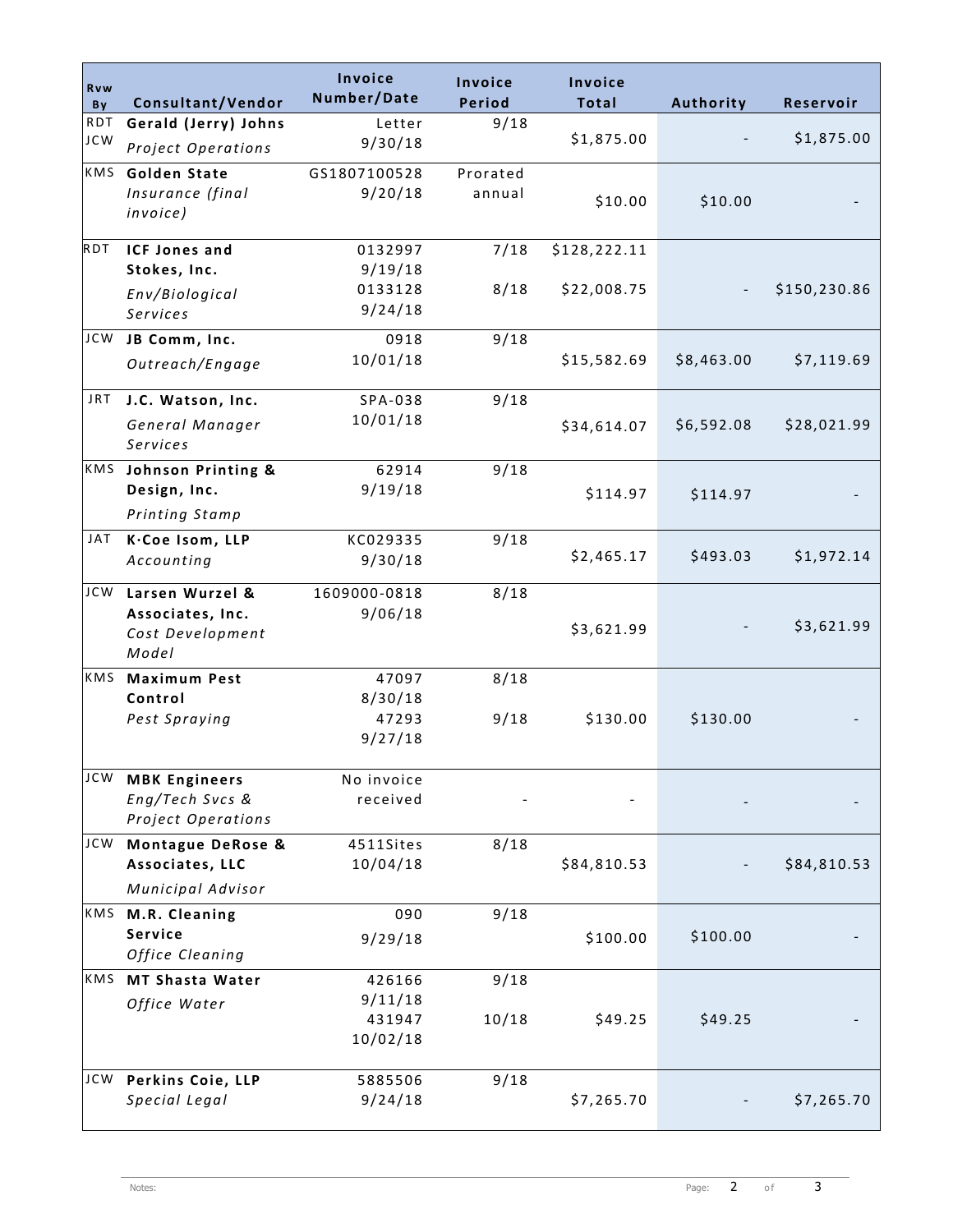| <b>Rvw</b>       |                                                 | Invoice<br>Number/Date | Invoice       | Invoice      |             |              |
|------------------|-------------------------------------------------|------------------------|---------------|--------------|-------------|--------------|
| By<br><b>JCW</b> | Consultant/Vendor                               | $02 - 2018$            | <b>Period</b> | <b>Total</b> | Authority   | Reservoir    |
|                  | <b>RDJT Associates, Inc</b>                     |                        | 9/18          |              |             |              |
|                  | Env Planning/                                   | 9/30/18                |               | \$35,796.63  |             | \$35,796.63  |
| KMS              | Permits Manager                                 |                        |               |              |             |              |
|                  | <b>Recology Butte</b><br><b>Colusa Counties</b> | 35101930               | 9/18          |              |             |              |
|                  |                                                 | 9/26/18                |               | \$34.63      | \$34.63     |              |
|                  | Office Trash Pickup                             |                        |               |              |             |              |
|                  | KMS RUSH Personal -                             | 122,597                | 9/18          |              |             |              |
|                  | 10/14                                           | 9/11/18                |               |              |             |              |
|                  | Yolanda Tirado                                  | 122,598                |               |              |             |              |
|                  | Services                                        | 9/11/18                |               |              |             |              |
|                  |                                                 | 122,936                |               |              |             |              |
|                  |                                                 | 9/25/18                |               | \$3,946.95   | \$789.39    | \$3,157.56   |
|                  |                                                 | 122,937                |               |              |             |              |
|                  |                                                 | 9/25/18                |               |              |             |              |
| JCW              | <b>Spesert Consulting</b>                       | $10 - 18$              | 9/18          |              |             |              |
|                  | Bus/Communications                              | 10/05/18               |               | \$17,114.25  |             | \$17,114.25  |
|                  | Manager                                         |                        |               |              |             |              |
| JCW              | <b>Stradling Yocca</b>                          | 0535                   | 8/18          |              |             |              |
|                  | Carlson & Rauth                                 | 9/25/18                |               | \$29,215.22  |             | \$29,215.22  |
|                  | <b>Bond Counsel</b>                             |                        |               |              |             |              |
|                  | JCW Trapasso Consulting                         | SP17-13                | 9/18          |              |             |              |
|                  | <b>Services</b>                                 | 10/01/18               |               | \$28,523.58  |             |              |
|                  | Program Operations                              |                        |               |              |             | \$28,523.58  |
|                  | Manager                                         |                        |               |              |             |              |
|                  | KMS US Bank - Credit                            | Online                 | 9/18          |              |             |              |
|                  | Card                                            | 10/02/18               |               | \$320.51     | \$160.36    | \$160.15     |
|                  | Misc. Expenses                                  |                        |               |              |             |              |
|                  | JCW Young Wooldridge,                           | Letter                 |               |              |             |              |
|                  |                                                 |                        |               |              |             |              |
|                  | Law Offices, LLP                                | 10/02/18               |               | \$7,323.95   | \$2,419.05  | \$4,904.90   |
|                  | Legal Counsel                                   |                        |               |              |             |              |
|                  |                                                 |                        | <b>TOTAL</b>  | \$441,263.71 | \$21,727.45 | \$419.536.26 |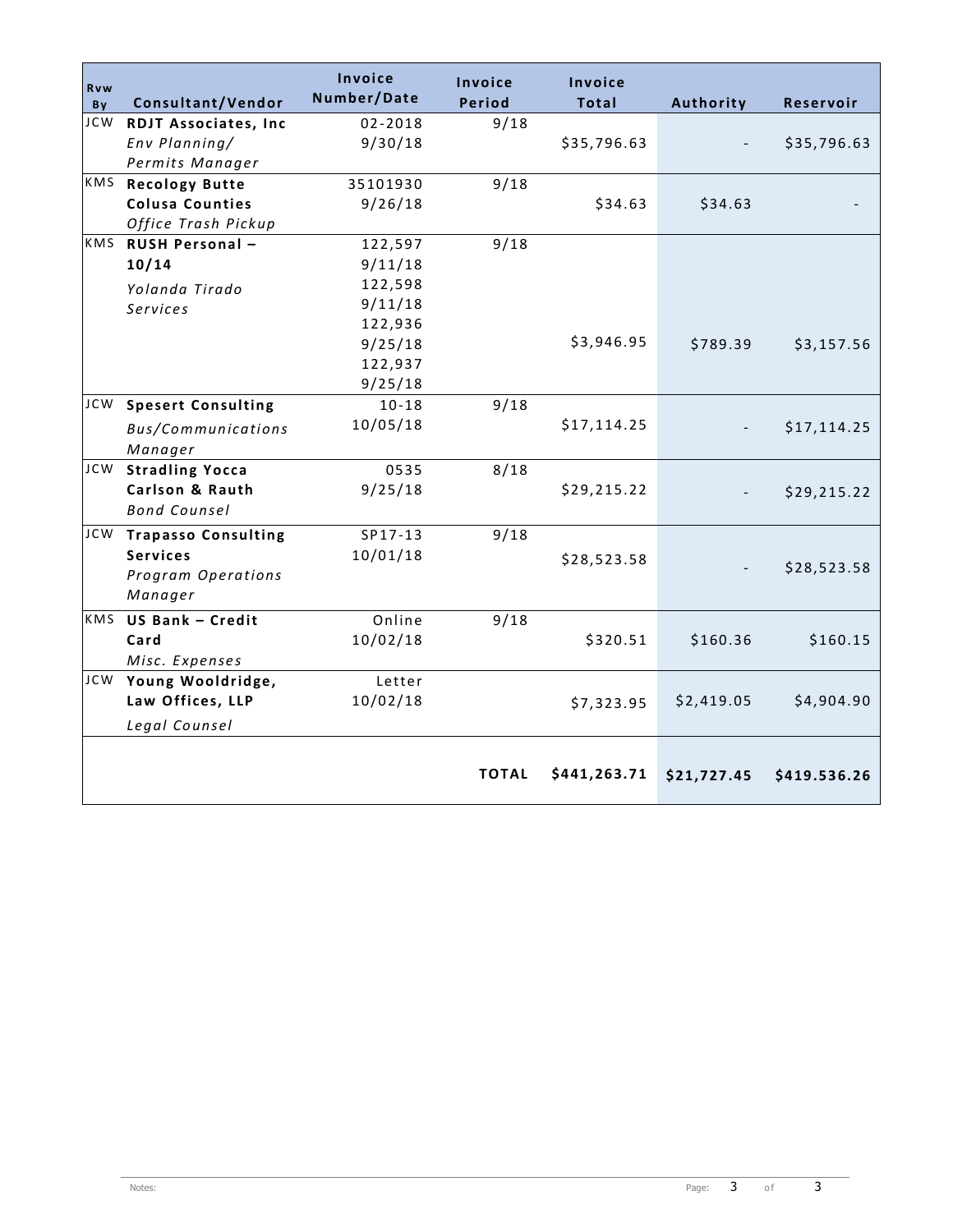

#### **OCTOBER CONSULTANT BUDGET REPORT FOR AUTHORITY BOARD AND RESERVOIR COMMITTEE FINANCE AND ECONOMICS AD HOC WORKING GROUP 10/5/2018**

The following table provides approved contract and task budgets, and current expenditures by key consultant. Spent and remaining budget amounts based on consultants most recent monthly progress report.

|                  |                       |                 |                                                                                                           | Spent   |                                 |               |                  |                           | Authorized    |                          |             |
|------------------|-----------------------|-----------------|-----------------------------------------------------------------------------------------------------------|---------|---------------------------------|---------------|------------------|---------------------------|---------------|--------------------------|-------------|
|                  | Contract              | <b>Amount</b>   |                                                                                                           |         | <b>Through Last</b><br>Approved |               |                  | Remaining                 | Amount        |                          |             |
| Consultant       | <b>Budget Ceiling</b> | Authorized      | Task (# and name)                                                                                         |         | <b>Task Budget</b>              |               | Invoice          |                           | <b>Budget</b> | Expended (%) Task Status |             |
| <b>AECOM</b>     | \$<br>2,533,454       | 2,533,454<br>Ŝ. |                                                                                                           |         |                                 |               |                  |                           |               |                          |             |
|                  |                       |                 | 1-7, 9-11, 13-15                                                                                          | \$      | 888,964                         | l \$          | 890,151 \$       |                           | (1, 187)      | 100%                     | Complete    |
|                  |                       |                 | 8 - WSIP Application / Feasibility Report                                                                 | Ś       | 706,479 \$                      |               | 706,202          | $\boldsymbol{\mathsf{S}}$ | 277           | 100%                     | Complete    |
|                  |                       |                 | 12 - Design and Construct Risk                                                                            | \$      | 16,523                          | $\vert$ \$    | 16,499           | \$                        | 24            | 100%                     | Complete    |
|                  |                       |                 | 16 - Meeting Minutes                                                                                      | \$      | 14,940 \$                       |               | $14,942$ \$      |                           | (2)           | 100%                     | Complete    |
|                  |                       |                 | 17 - Delevan Enlargement                                                                                  | \$      | 64,491                          | l \$          | 64,491           | \$                        |               | 100%                     | Complete    |
|                  |                       |                 | 18 - Colusa Basin Drain                                                                                   | \$      | 27,844                          | l s           | 28,623           | $\mathsf{\dot{S}}$        | (779)         | 103%                     | Complete    |
|                  |                       |                 | 19 - Sites PGP / Holthouse                                                                                | \$      | $24,413$ \$                     |               | 24,413           | \$                        |               | 100%                     | Complete    |
|                  |                       |                 | 21 - Negotiation Support for WSIP Funding                                                                 | \$      | 160,000 \$                      |               | 14,396           | \$                        | 145,604       | 9%                       | In progress |
|                  |                       |                 | 22 - Repayment Analysis                                                                                   | $\zeta$ | 50,000                          | l \$          | 49,997           | \$                        | 3             | 100%                     | Complete    |
|                  |                       |                 | 23 - Risk Assessment                                                                                      | \$      | 150,000 \$                      |               | 149,982          | Ŝ.                        | 18            | 100%                     | Complete    |
|                  |                       |                 | 24 - Program Ops Support                                                                                  | \$      | 35,000                          | l \$          | 7,333            | \$                        | 27,667        | 21%                      | In progress |
|                  |                       |                 | 25 - Phase 2 Workplan                                                                                     | \$      | 120,000                         | I \$          | 91,592           | \$                        | 28,408        | 76%                      | In progress |
|                  |                       |                 | 26 - Intertie Eng                                                                                         | \$      | 50,000                          | l s           | 39,129           | $\mathsf{\hat{S}}$        | 10,871        | 78%                      | In progress |
|                  |                       |                 | 27 - Eng Support                                                                                          | \$      | 15,000                          | l \$          | 17,621           | \$                        | (2,621)       | 117%                     | In progress |
|                  |                       |                 | 28 - Part Agreements                                                                                      | \$      | $60,000$ \$                     |               |                  | Ŝ.                        | 60,000        | 0%                       | In progress |
|                  |                       |                 | 29 - Rebalancing                                                                                          | \$      | 149,800                         | l\$           | 30,227           | \$                        | 119,573       | 20%                      | In progress |
|                  |                       |                 |                                                                                                           | \$      | 2,533,454                       | s.            | 2,145,600        | \$.                       | 387,854       | 85%                      |             |
|                  |                       |                 |                                                                                                           |         |                                 |               |                  |                           |               |                          |             |
| <b>CH2M Hill</b> | \$<br>6,149,626       | 6,149,611<br>\$ |                                                                                                           |         |                                 |               |                  |                           |               |                          |             |
|                  |                       |                 | Task Order 1                                                                                              | \$      | 1,369,028                       | I\$           | 1,369,028        | Ŝ.                        |               | 100%                     | Complete    |
|                  |                       |                 | Task Order 2                                                                                              | \$      | 2,097,605                       | I \$          | 2,097,605 \$     |                           | ÷.            | 100%                     | Complete    |
|                  |                       |                 | Task Order 3                                                                                              | \$      | 1,246,235                       | I\$           | 1,246,235        | \$                        | $\omega$      | 100%                     | Complete    |
|                  |                       |                 | Task Order 4                                                                                              | \$      | 626,811                         | l \$          | 626,811          | \$                        | ÷             | 100%                     | Complete    |
|                  |                       |                 | Phase 1/Task 1 - Participation Agreements & Interim                                                       |         |                                 |               |                  |                           |               |                          |             |
|                  |                       |                 | <b>Financing Operations Support</b>                                                                       | \$      | 100,000                         | <sup>\$</sup> | 6,104            | Ŝ.                        | 93,896        | 6%                       | In Progress |
|                  |                       |                 |                                                                                                           |         |                                 |               |                  |                           |               |                          |             |
|                  |                       |                 | Phase 1/Task 2 - Regulatory and Permit Agencies                                                           |         |                                 |               |                  |                           |               |                          |             |
|                  |                       |                 | Coordination. NMFS/USFWS, CDFW plus other pre-permits<br>Phase 1/Task 3 - Support CWC Responses/Technical | \$      | $137,500$   \$                  |               | $36,780$ \$      |                           | 100,720       | 27%                      | In Progress |
|                  |                       |                 |                                                                                                           |         |                                 |               |                  |                           |               |                          |             |
|                  |                       |                 | Support<br>Phase 1/Task 4 - Sites Project and CA WaterFix Integrated                                      | \$      | $200,000$   \$                  |               | $2,532$ \$       |                           | 197,468       | 1%                       | In Progress |
|                  |                       |                 | <b>Results Update</b>                                                                                     | \$      |                                 |               |                  |                           |               |                          |             |
|                  |                       |                 | Phase 1/Task 5 - Support to Sites Project Rebalancing                                                     | Ś       | 50,000<br>120,000               | $\vert$ s     | 10,331<br>85,443 | \$<br>$\mathsf{\hat{S}}$  | 39,669        | 21%                      | In Progress |
|                  |                       |                 | Phase 1/Task 6 - Operational Principles of                                                                |         |                                 |               |                  |                           | 34,557        | 71%                      | In Progress |
|                  |                       |                 | Agreement/Sites Project Daily Operations Model                                                            | Ś       |                                 | l \$          |                  | Ŝ                         |               | 60%                      |             |
|                  |                       |                 | Phase 1/Task 7 - USDA Coordinate EA Preparation/Cultural                                                  |         | 150,000                         |               | 90,674           |                           | 59,326        |                          | In Progress |
|                  |                       |                 | <b>Resources Report</b>                                                                                   | Ś       | $24,500$   \$                   |               | $26,058$   \$    |                           | (1, 558)      | 106%                     | In Progress |
|                  |                       |                 | Phase 1/Task 8 - Survey Planning & Implementation                                                         | Ś       | $27,932$ \$                     |               | 6,609            | $\mathsf{\hat{S}}$        | 21,323        | 24%                      | In Progress |
|                  |                       |                 |                                                                                                           | \$      | 6,149,611                       | $\vert$ \$    | 5,604,212        | \$                        | 545,399       | 91%                      |             |
|                  |                       |                 |                                                                                                           |         |                                 |               |                  |                           |               |                          |             |